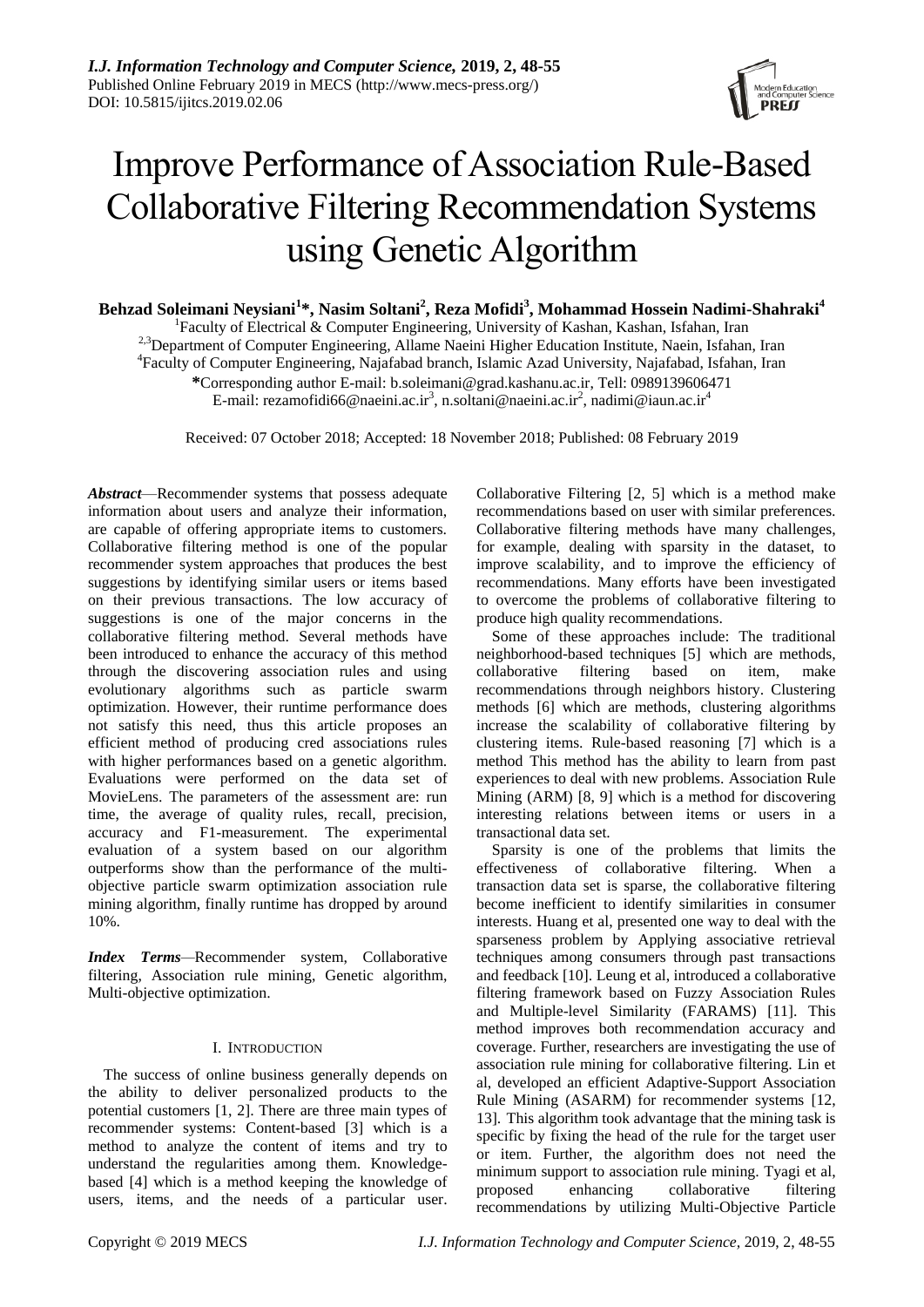Swarm Optimization (MOPSO) embedded association rule mining [\[14\]](#page-6-12). In this algorithm, association rules discovered by particle swarm optimization in the framework of collaborative filtering to improve accuracy and performance. However, their performance does not fulfill.

The PSO algorithm is useful for continuous search space even though it can use discrete operators too, but the genetic algorithm is more appropriate for discrete search space and because the rules contains of items and need substitution operators for searching in this space, genetic algorithm seems be better. In this paper, the genetic algorithm is used to identify association rules without minimum support. Genetic algorithm is efficient for search space, when the search space is too large. In this approach does not need users to specify the minimum support threshold. Instead of discovering a large number of interesting rules in traditional mining models, only the most interesting rules are discovered according to the fitness function. In this research, produced an efficient collaborative filtering based on association rules.

The rest of this paper is organized as follows. Section 2 describes other researches in this subject, section 3 a review of the association rule mining, genetic algorithms and multi-objective optimization. Section 4 describes the proposed method. Section 5 presents the recommended strategy and research methodology. Section 6, briefly introduces then used datasets and discusses the experimental. Finally, conclusions and are given in section 7.

## II. RELATED WORKS

Generally, the association rule mining (ARM) considered two steps:

- First: finding all frequent items set
- Second: generating strong association rules frequent item set found in step one

There are several heuristic and meta-heuristic algorithms which are used for ARM especially by genetic algorithm, but Adaptive Support Association Rule Mining (ASARM) used for ARM in recommendation system first time which has some limitation based on this application like single left item set and time limitation in real-time systems. In this algorithm, rule generation has done by a CBA-RG algorithm and its aim was about recommender system based on observation. This algorithm implemented by C++ which used EachMovie dataset but it was slow[\[14\]](#page-6-12).

In [\[23\]](#page-7-0), researchers show improving the accuracy of collaborative filtering recommendations with clustering and ARM. In this research, they preprocessed data to discover similar pattern among users and after that used cluster techniques to reduce the size of data. Then similarities between them were computed.

In [\[24\]](#page-7-1), they study online interactive collaborative filtering with dependencies between items. They

computed the item dependencies as the clusters on arms and also they provided an online algorithm based on particle learning.

## III. LITERATURE REVIEW

In this section, the backgrounds of association rule mining, Genetic Algorithm, and multi-objective optimization are briefly described.

# *A. Association Rule Mining (ARM)*

Association rule mining has been introduced by Aggarwal [\[15\]](#page-7-2). Association rule mining is one of the most important data mining techniques. It aims to discover relative relationships from commercial transaction data set [\[15\]](#page-7-2). Therefore, association rule mining can help in the business decision making process by letting the decision makers understand customers buying habits [\[15,](#page-7-2) [16\]](#page-7-3).

The rules are in the form of  $A \rightarrow B$ , where A and B are item sets and  $A \cap B = \emptyset$ . If A happens, B is most possible to happen. The standard Association rule mining algorithms return those rules that meet the threshold values set for support and confidence measures which are the measures of interestingness [\[15\]](#page-7-2). Threshold of support and confidence is denoted by minimum support and minimum confidence. These parameters are usually set by users. The support and confidence of an association rule  $(A \rightarrow B)$  are defined as follows:

$$
Sup (A \rightarrow B) =
$$
  
Number of transactions which contain *A* and *B*  
Number of transactions in the database (1)

 ( → ) = Number of transactions which contain Number of transactions which contain A (2)

The Apriori algorithm is one of the association rule mining algorithm, which was designed by Agrawal et al. In 1993 [\[15\]](#page-7-2). This algorithm can generally be considered as a process having two steps. The first step is to find all frequent item set, and the second step is to generate strong association rules by the using of frequent item sets.

# *B. Genetic Algorithm (GA)*

Genetic Algorithm was first described by John Holland in the 1960s and further developed by Holland [\[17\]](#page-7-4). GA is one of evolutionary algorithms. The basic idea of the algorithm is that hereditary characteristics are transmitted by the genes. These characteristics are transferred to the next generation by the chromosomes [\[18,](#page-7-5) [19\]](#page-7-6). Each gene in the chromosome represents a property. Chromosomes are reproduced by the crossover and the mutation and create a new generation. There are many methods how to select the best chromosomes, for example roulette wheel selection, tournament selection, rank selection and some others[\[20-22\]](#page-7-7).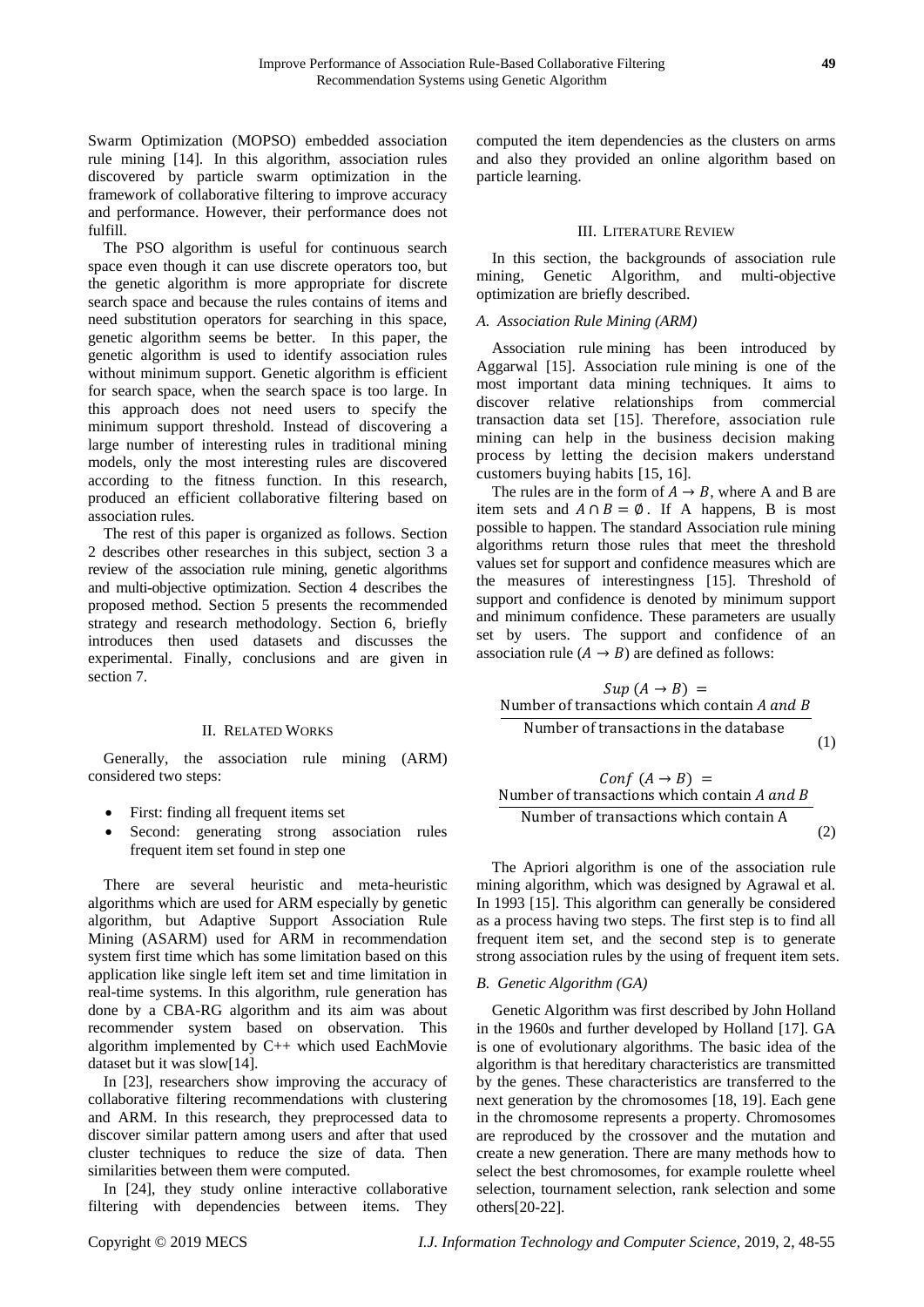## *C. Multi-Objective Optimization*

In this article, support and confidence are considered as two objective functions. A rule is optimal if it possesses high quality and the quality of the rules is assessed by taking the weighted average of support and confidence of the rule. Thus, for an association rule  $A \rightarrow$ B, the quality of the rule is defined as:

$$
quality(A \to B) =
$$
  

$$
w_1 \times sup(A \to B) + w_2 \times conf(A \to B)
$$
 (3)

Where,  $w_1$  and  $w_2$  are the weights assigned to support and confidence measures respectively so that  $w_1 + w_2 = 1$  and  $w_1, w_2 \in [0,1]$  [\[14\]](#page-6-12).

# IV. GENETIC ALGORITHM-BASED ASSOCIATION RULE MINING (GARM)

Association rules are discovered with genetic algorithm. The recommender system produces recommendations using these rules. Association rules are produced for target objects. Target objects can be items or users.

## *A. Representation Scheme*

Association rule  $A \rightarrow B$  has two disjoint item sets A and B, where A is called the body of the rule and B is head of the rule [\[25\]](#page-7-8) (Fig 1). In this paper, recommender system requires rules with fixed head and there is no need to update the head of the rule. These types of rules could





Fig.1. Chromosome encoding.

## *B. Transformation Schema*

In order to association rule mining from the transaction dataset, a transformation scheme is needed, which can accelerate the process of data scanning [\[14\]](#page-6-12). In the left table of Fig 2, 12 ratings (1-5) from 5 users on 4 Items. Transformation scheme has been shown in the right table below. To transform the dataset, the average votes were calculated for each user, and then, the votes lower than the average were considered zero, and the votes higher than the average were considered one. For example, the average votes for User 4 is 3  $(\frac{1+5+2+4}{4})$ ,  $I_2 = 5$  and  $I_4 = 4$  are higher than the average, therefore  $I_2$  and  $I_4$ were considered one. By this way, the transaction dataset into binary form, support and confidence can be calculated more quickly [\[26\]](#page-7-9).



Fig.2. Transformation of transaction database

#### *C. Garm Algorithm Schema*

The steps of GARM Algorithm as follows:

Step1: In the first generation, a number of the chromosomes are produced. These chromosomes are produced randomly.

Step2: Pairs of the chromosomes are selected by selecting the function. Then, crossover and mutation operations are performed on them. Crossover and mutation probabilities were taken respectively as 0.8 and 0.05. This process continues until the new generation is not improved. The quality of the rules is measured by Equation 3.

Step3: Rules in each generation are saved with their quality in a database.

Step 4: This database will be the input of the recommender system.

#### **The pseudo code is as follows:**

GARM algorithm Input: Transformed Dataset D<sub>t</sub>, Target Object t **Output:** Top-k association rules **Step1:** set\_rules ← Randomly initializing **Step2:** while (Not converge) (par1, par2) = Selection Function (Set\_rules)  $(CH1, CH2) \leftarrow$ Crossover (par1, par2, probability  $=$ 0.8) (ch1, ch2) ← Mutation (CH1, CH2, probability  $= 0.05$ Fitness by quality(ch1  $\rightarrow$  t) = W<sub>1</sub>  $*$  $\sup(\text{ch}1 \rightarrow t) + W_2 \cdot \text{conf}(\text{ch}1 \rightarrow t)$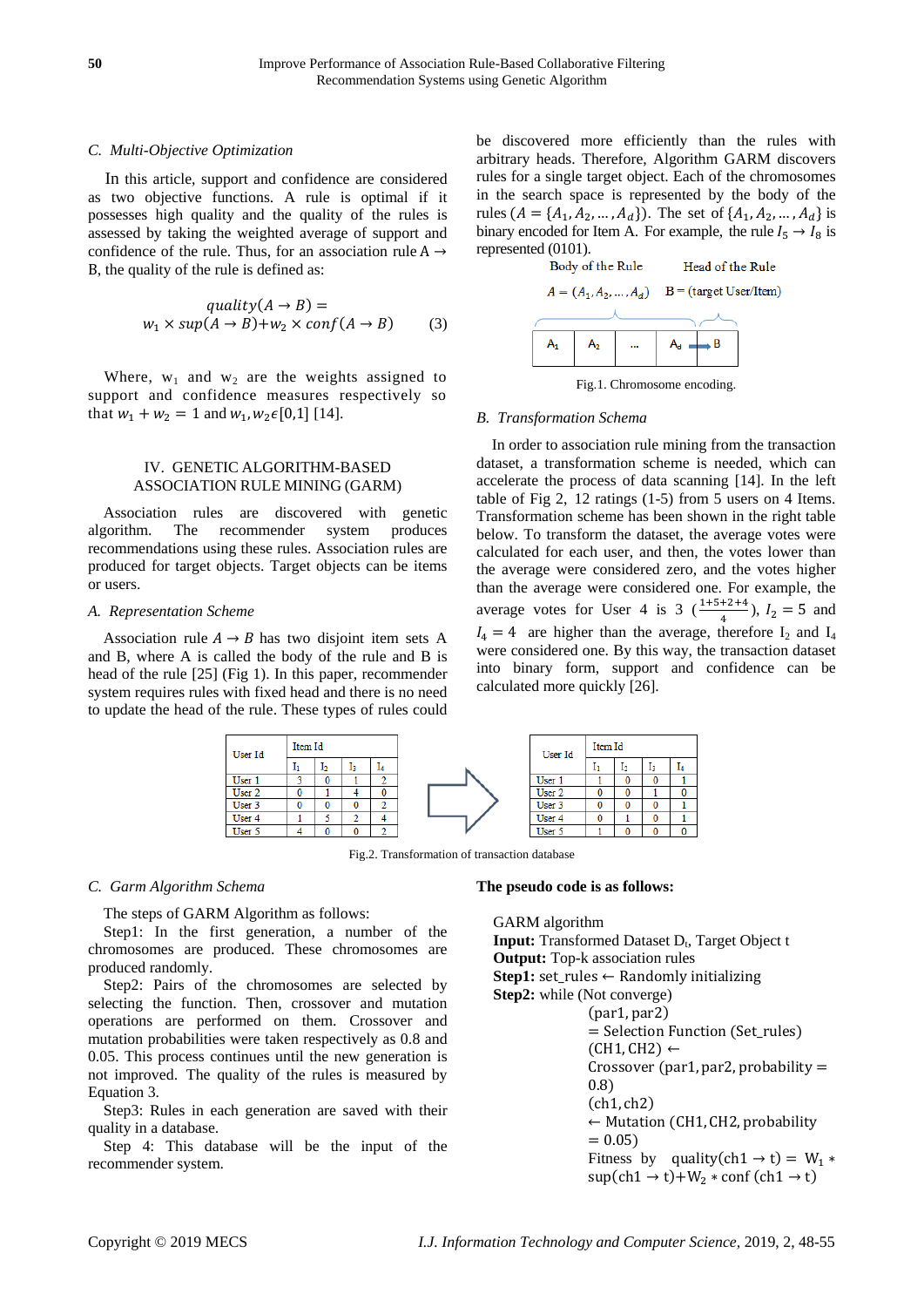quality (ch2  $\rightarrow$  t)  $= W_1 * \sup(\text{ch2} \rightarrow t) + W_2$  $*$  conf (ch2  $\rightarrow$  t) Update Set\_rules

End

**Step3:** Find Top-k rules in set rules

**Step4:** send Top-k rules for Recommender System

The algorithm is explained by an example. [Table 1](#page-3-0) shows an example of a dataset. It is assumed that  $I_2$  is the target object.

Step1: Two rules  $9 \rightarrow 2$ ,  $7 \rightarrow 2$  are produced randomly. The body of rules is encoded (Fig 3).

Step2: Two rules  $3 \rightarrow 2$ ,  $1 \rightarrow 2$  are produced in a new generation (Fig 5, 5).

Step3: The quality of the rules is measured by the Equation 3 and saved in the database. It is assumed that  $w_1=0.6$  and  $w_2=0.4$  Table 2 shows quality of two rules.

Table 1. Example of dataset.

<span id="page-3-0"></span>

| User Id | Item Id        |                |          |                |          |              |          |          |          |
|---------|----------------|----------------|----------|----------------|----------|--------------|----------|----------|----------|
|         | $\mathbf{I}_1$ | I <sub>2</sub> | $I_3$    | $\mathbf{I}_4$ | $I_5$    | $I_6$        | 17       | 18       | I9       |
| U,      | $\Omega$       |                | $\theta$ |                |          | $\mathbf{0}$ | $\Omega$ |          |          |
| $U_2$   |                | 0              |          | 0              | $\theta$ |              |          |          |          |
| $U_3$   | $\Omega$       | $\Omega$       |          | $\Omega$       | $\Omega$ |              |          | $\Omega$ | $\Omega$ |
| $U_4$   | 0              |                |          |                |          | 0            | $\theta$ | 0        | 0        |
| $U_5$   |                | 0              |          | 0              |          | $\Omega$     | $\theta$ |          |          |
| $U_6$   |                |                |          | 0              | $\Omega$ | $\Omega$     |          |          |          |
|         | $\Omega$       | 0              | $\Omega$ |                | 0        |              |          |          | 0        |

Fig.3. Chromosomes encoding of 9 and 7.



| Rules             | Sup  | Conf | Quality |
|-------------------|------|------|---------|
| $3 \rightarrow 2$ | 0.28 | 0.4  | 0.328   |
| $1 \rightarrow 2$ | 0.14 | 0.33 | 0.216   |

Table 2. Quality of the rules.

#### V. RECOMMENDATION STRATEGY

The recommender system produces the suggestions based on association rule mining. The association rules are discovered in the form of  $(I_1, I_2) \rightarrow I_t$ . If the target user likes items  $I_1$  and  $I_2$ , that user would also like item  $I_t$ . These types of rules could be discovered offline and can recommend a target item it to a target user  $u_t$  if the user likes both items  $i_1$  and  $i_2$  [\[14\]](#page-6-12). The proposed model in this article has been shown in Fig 6.



Fig.6. Recommendation strategy model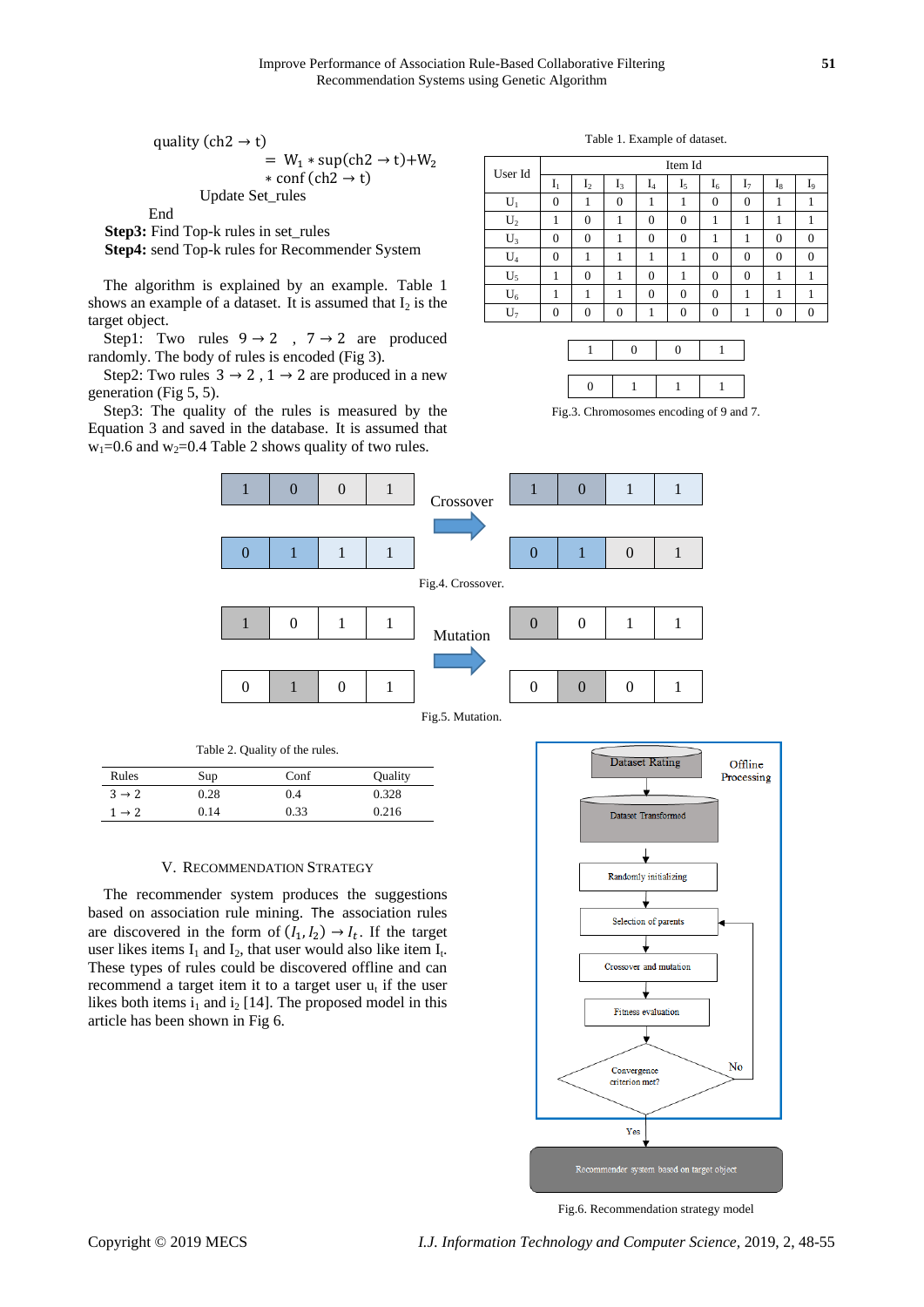# VI. EXPERIMENTAL EVALUATION

In this section, the genetic algorithm-Association Rule Mining (GARM) has been evaluated. The GARM algorithm has been compared to the Multi-Objective Particle Swarm Optimization Association Rule Mining (MOPSO) algorithm [\[14\]](#page-6-12). Experiments show that the GARM algorithm outperformed the MOPSO algorithm. These experiments were conducted using Movielens 1M dataset.

## *A. Dataset*

The experiment uses Movielens 1M dataset. MovieLens datasets were collected by the GroupLens research project at the University of Minnesota. The data were collected through the MovieLens website (movielens.umn.edu) during the seven-month period from September 19th, 1997 through April 22nd, 1998. Movielens 1M contains 1,000,209 anonymous ratings of approximately 3,900 movies made by 6,040 users, each user has rated at least 20 movies.

Two subsets of Movielens 1M were considered. In the first subset, 1500 users were selected randomly from the users who had given less than 50 votes (called sparse dataset). In the second subset, 1500 users were selected randomly from the users who had given more than 800 votes (called density dataset). Table 3 shows the properties of the datasets that have been used.

Table 3. Datasets used in the experimental analysis.

| Dataset            | S/D | #Users | #Items | Min.<br>#Voted | Max.<br>#Voted |
|--------------------|-----|--------|--------|----------------|----------------|
| Sparse<br>dataset  | S   | 1500   | 3952   | 20             | 50             |
| Density<br>dataset | D   | 1500   | 3952   | 800            | 1932           |

## *B. Evaluation Metrics And Impact Of Parameters*

The GARM algorithm is converge when there is no significant improvement in the values of fitness of the population from one generation to the next. Converge is stopping criteria. There are two evaluation criteria. The first one is the average quality of the rules in each iteration. The other one is executed time. To evaluate the parameters effect, 100 target items were selected randomly. The quality of the rules are measured by Equation 3. The experiments were executed on CPU Doul-core E5400@2.70 GHz and 2G RAM machine, and software was MATLAB (2013).

In the first pretest, the initial population of 4, 10 and 16 were evaluated. The GRAM algorithm for Iterations 30, 40, 50, ... were performed. Selection function is Nonselective. Non-selection means that the new generation is replaced with the previous generation. Fig 7 shows the convergence of initial population 4 is achieved in the 190th iteration and 167th minutes, the convergence of initial population 10 in the 80th iteration and 163th minutes, and the convergence of initial population 16 in the 50th iteration and 173th minutes. Therefore, the best solution is achieved with initial population 10. The convergence of initial populations are shown in Table 4.

In the second pretest, the GARM algorithm for different selection functions have been evaluated. Four selective functions are evaluated: Roulette wheel, Rank, Non-selective, and Elitism. Fig 8 shows the average convergence of selection functions for different iterations. The convergence of Roulette wheel is achieved in 50th iteration and 102th minutes, the convergence of Rank in 60th iteration and 120th minutes, the convergence of Non-selection in 80th iteration and 163th minutes, the convergence of Elitism in 60th iteration and 122th minutes. Therefore, the best solution is achieved with Roulette wheel. The convergence of selection functions is shown Table 5.



Fig.7. Average quality in each iteration for different populations (Horizontal axis: first row Iteration, second row population)

Table 4. The convergence of initial populations.

| Initial population | Iteration of<br>convergence | Moment of<br>convergence |
|--------------------|-----------------------------|--------------------------|
|                    | 190                         | $167 \text{ min}$        |
| 10                 | 80                          | $163 \text{ min}$        |
| 16                 | 50                          | $173 \text{ min}$        |



Fig.8. Average quality in each iteration for different selection functions (Horizontal axis: first row Iteration, second row selection functions)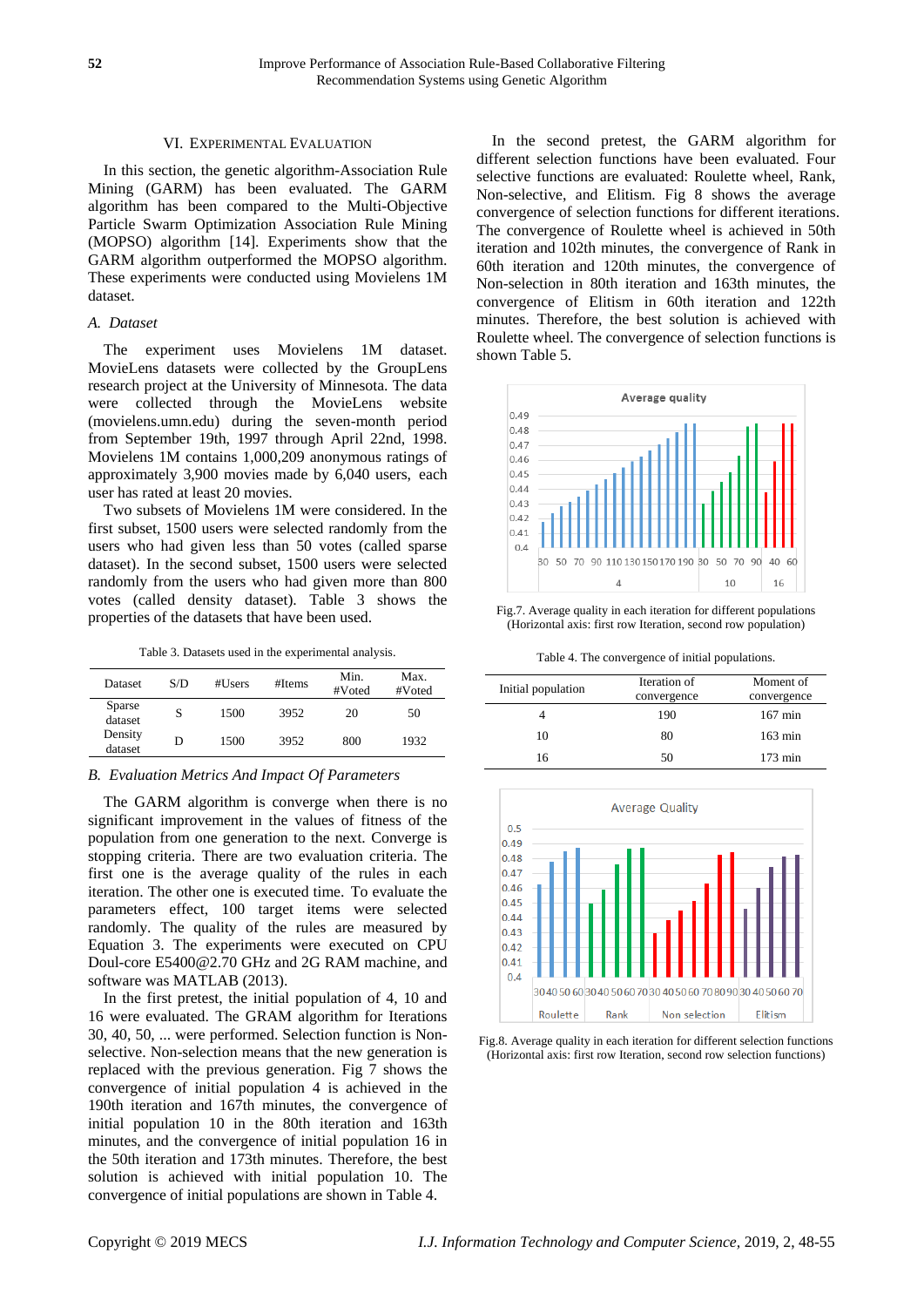Table 5. The convergence of selection functions.

| Selection function | Iteration of<br>convergence | Moment of<br>convergence |
|--------------------|-----------------------------|--------------------------|
| Roulette wheel     | 50                          | $102 \text{ min}$        |
| Rank               | 60                          | $120 \text{ min}$        |
| Non selection      | 80                          | $163 \text{ min}$        |
| Elitism            | 60                          | $122 \text{ min}$        |

The third pretest is designed to assess the effects of weights  $w_1$  and  $w_2$  on recommendation quality. Fig 9 shows the tradeoff between the precision and recall becomes evident for higher and lower values of  $w_2$ . From these observations, the best result sets  $w_1=0.6$  and  $w_2=0.4$ . The best solution of these three pretests are shown Table 6.



Fig.9. Impact of weight  $w_2$  on recommendations quality  $(w_1+w_2=1)$ 

| Table 6. The parameter settings. |  |  |
|----------------------------------|--|--|
|----------------------------------|--|--|

| parameters           | values         |
|----------------------|----------------|
| Initial population   | 10             |
| Selection function   | Roulette wheel |
| Iteration convergent | 50             |
| $W_1$                | 0.6            |
| W <sub>2</sub>       | 0 <sub>4</sub> |

## *C. Experiments*

The proposed technique was implemented on different datasets. The execute time are measured at the moment of convergence for GARM and MOPSO algorithms. The effectiveness of collaborative filtering algorithms has

been measured by accuracy, precision, recall and F1 measure. To evaluate the recommender system the fourfold cross-validation method has been used. Then, the dataset was randomly split into training and test data with a ratio of 75%|25%. The parameters are measured, defined as:

$$
Accuracy = \frac{number\ of\ correctly\ classified\ items}{total\ items\ classified} \tag{4}
$$

$$
Precision = \frac{number\ of\ correctly\ recommended\ items}{total\ recommended\ items} \tag{5}
$$

$$
Recall = \frac{number of correctly recommended items}{total items liked by user}
$$
 (6)

$$
F1 - measure = \frac{2 * precision * recall}{precision + recall}
$$
 (7)

Table 7 and Table 8, the results obtained from GARM algorithm are compared with results from MOPSO algorithm. The results show that the execute time to make recommendations when using GARM algorithm is 12% lower than the execute time when using MOPSO algorithm, while the quality measures (accuracy, precision, recall and F1-measure) are almost equal. Fig 10 shows comparison of GARM and MOPSO based on execute time.

#### VII. CONCLUSIONS AND FUTURE WORK

Association rule mining is a multi-objective and is not a single objective problem. This article uses a weighted quality measure based on the support and confidence of association rules to solve the multi-objective rule mining problem. Association rules are discovered with genetic algorithm. The minimum support and minimum confidence are not specified by the user. Thus, the most interesting rules are discovered, according to the fitness function. Genetic algorithm is efficient for search space, therefore association rules are discovered faster than the traditional methods. In order to improve proposed algorithm efficiency, the initial population and selection functions were evaluated. Initial population 10 and roulette wheel was the best of results. GARM algorithm is evaluated by comparing to MOPSO algorithm. Experimentation shows that our algorithm outperforms the MOPSO algorithm.

Table 7. Comparison of GARM and MOPSO (Execute for sparse dataset)

| <b>Methods</b> | #Items | Execute time<br>(hours) | Accuracy | Precision | Recall | F1-measure |
|----------------|--------|-------------------------|----------|-----------|--------|------------|
| <b>GARM</b>    | 100    | 2.48                    | 0.5633   | 0.5583    | 0.7943 | 0.6557     |
|                | 250    | 6.13                    | 0.5647   | 0.5597    | 0.7952 | 0.6570     |
|                | 500    | 12.38                   | 0.5677   | 0.5609    | 0.7973 | 0.6585     |
| <b>MOPSO</b>   | 100    | 2.87                    | 0.5631   | 0.5580    | 0.7943 | 0.6555     |
|                | 250    | 7.15                    | 0.5648   | 0.5593    | 0.7953 | 0.6567     |
|                | 500    | 14.08                   | 0.5673   | 0.5603    | 0.7972 | 0.6581     |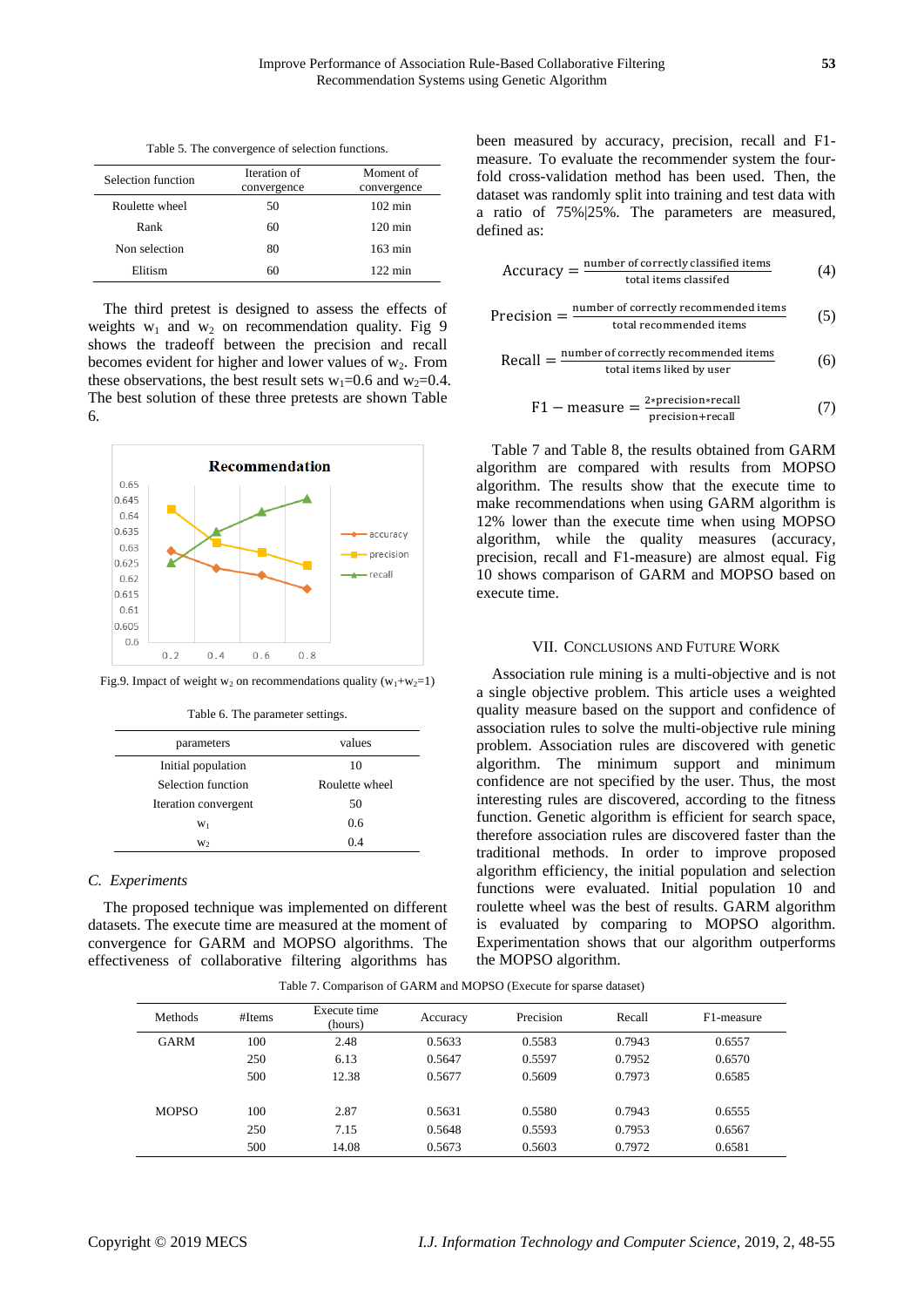Table 8. Comparison of GARM and MOPSO (Execute for density dataset)

| <b>Methods</b> | #Items | Execute time<br>(hours) | Accuracy | Precision | Recall | F1-measure |
|----------------|--------|-------------------------|----------|-----------|--------|------------|
| <b>GARM</b>    | 100    | 2.25                    | 0.5923   | 0.5983    | 0.7963 | 0.6832     |
|                | 250    | 5.51                    | 0.5934   | 0.5997    | 0.7975 | 0.6846     |
|                | 500    | 11.15                   | 0.5939   | 0.6021    | 0.7982 | 0.6864     |
| <b>MOPSO</b>   | 100    | 2.56                    | 0.5924   | 0.5980    | 0.7965 | 0.6831     |
|                | 250    | 6.01                    | 0.5931   | 0.5991    | 0.7978 | 0.6843     |
|                | 500    | 12.79                   | 0.5940   | 0.6012    | 0.7983 | 0.6858     |







In the present work, to improve the quality of recommendation, items anthology uses for identifying similar among items. To identify similar through association rules and items anthology are improved the recommendation quality. In this way, first recommendation produced by the GARM algorithm thereafter identifying similar among items by items anthology uses to make recommendations. Also in this work speed of running algorithm were low because of checking the database to evaluate each rule, take a lot of time, but with indexing transaction can have a more efficient algorithm for future work.

## **REFERENCES**

- [1] G. Adomavicius and A. Tuzhilin, "Toward the next generation of recommender systems: A survey of the state-of-the-art and possible extensions," *Knowledge and Data Engineering, IEEE Transactions on,* vol. 17, pp. 734-749, 2005.
- <span id="page-6-0"></span>[2] P. Resnick, N. Iacovou, M. Suchak, P. Bergstrom, and J. Riedl, "GroupLens: an open architecture for collaborative filtering of netnews," in *Proceedings of the 1994 ACM conference on Computer supported cooperative work*, 1994, pp. 175-186.
- <span id="page-6-1"></span>[3] A. Ansari, S. Essegaier, and R. Kohli, "Internet recommendation systems," *Journal of Marketing research,*  vol. 37, pp. 363-375, 2000.
- <span id="page-6-2"></span>[4] R. Burke, "Hybrid recommender systems: Survey and experiments," *User modeling and user-adapted interaction,* vol. 12, pp. 331-370, 2002.
- <span id="page-6-3"></span>[5] H. Ma, I. King, and M. R. Lyu, "Effective missing data prediction for collaborative filtering," in *Proceedings of the 30th annual international ACM SIGIR conference on Research and development in information retrieval*, 2007, pp. 39-46.
- <span id="page-6-4"></span>[6] G.-R. Xue, C. Lin, Q. Yang, W. Xi, H.-J. Zeng, Y. Yu*, et al.*, "Scalable collaborative filtering using cluster-based smoothing," in *Proceedings of the 28th annual international ACM SIGIR conference on Research and development in information retrieval*, 2005, pp. 114-121.
- <span id="page-6-5"></span>[7] S. Tyagi and K. K. Bharadwaj, "A Collaborative Filtering Framework Based on Fuzzy Case-Based Reasoning," in *Proceedings of the International Conference on Soft Computing for Problem Solving (SocProS 2011) December 20-22, 2011*, 2012, pp. 279-288.
- <span id="page-6-6"></span>[8] G. Prati, M. De Angelis, V. M. Puchades, F. Fraboni, and L. Pietrantoni, "Characteristics of cyclist crashes in Italy using latent class analysis and association rule mining, *PLoS one,* vol. 12, p. e0171484, 2017.
- <span id="page-6-7"></span>[9] M. Grami, R. Gheibi, and F. Rahimi, "A novel association rule mining using genetic algorithm," in *Information and Knowledge Technology (IKT), 2016 Eighth International Conference on*, 2016, pp. 200-204.
- <span id="page-6-8"></span>[10] Z. Huang, H. Chen, and D. Zeng, "Applying associative retrieval techniques to alleviate the sparsity problem in collaborative filtering," *ACM Transactions on Information Systems (TOIS),* vol. 22, pp. 116-142, 2004.
- <span id="page-6-9"></span>[11] C. W.-k. Leung, S. C.-f. Chan, and F.-l. Chung, "A collaborative filtering framework based on fuzzy association rules and multiple-level similarity," *Knowledge and Information Systems,* vol. 10, pp. 357-381, 2006.
- <span id="page-6-10"></span>[12] W. Lin, S. A. Alvarez, and C. Ruiz, "Efficient adaptivesupport association rule mining for recommender systems," *Data mining and knowledge discovery,* vol. 6, pp. 83-105, 2002.
- <span id="page-6-11"></span>[13] H. H. Varzaneh, B. S. Neysiani, H. Ziafat, and N. Soltani, "Recommendation Systems Based on Association Rule Mining for a Target Object by Evolutionary Algorithms," *Emerging Science Journal,* vol. 2, 2018.
- <span id="page-6-12"></span>[14] S. Tyagi and K. K. Bharadwaj, "Enhancing collaborative filtering recommendations by utilizing multi-objective